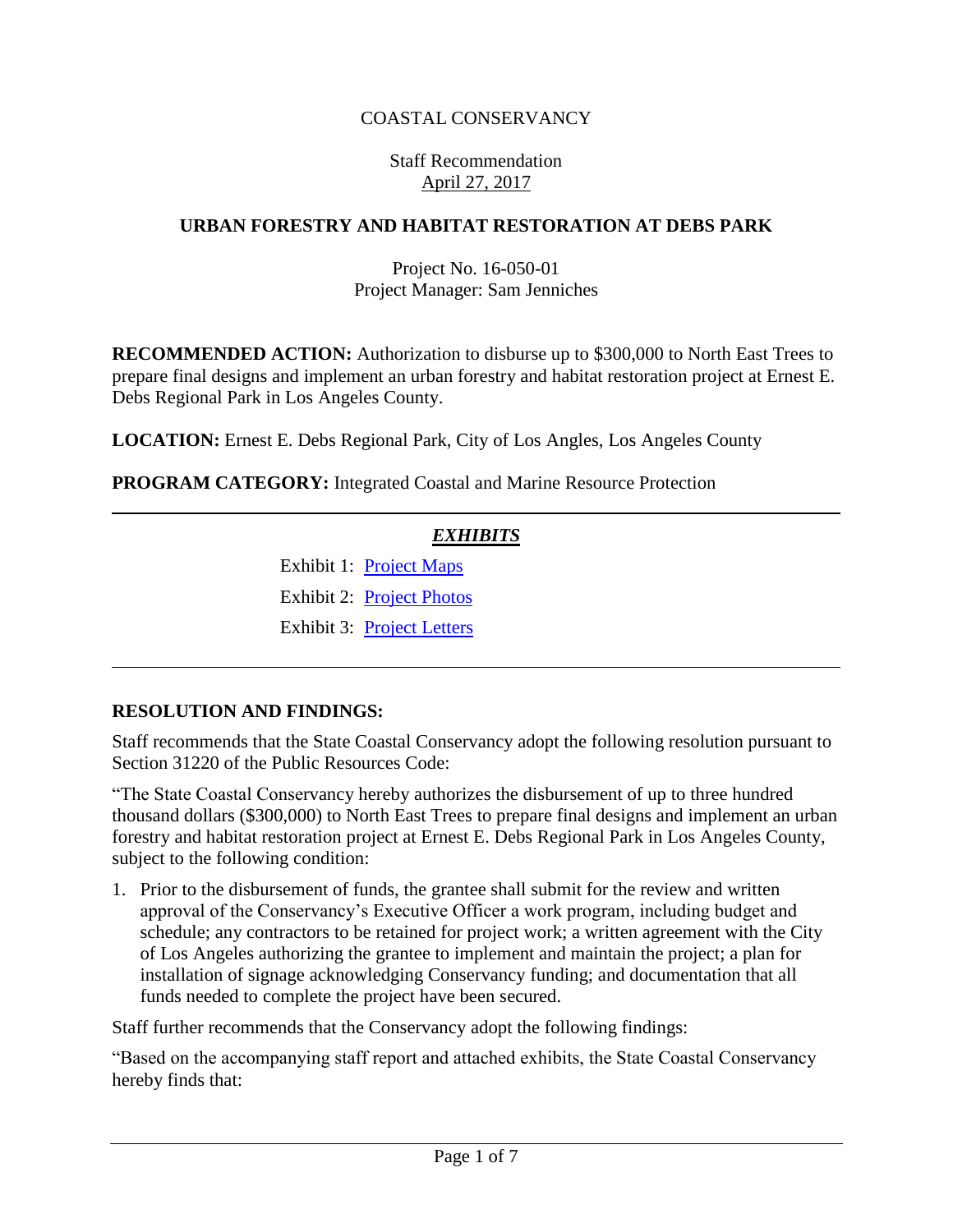- 1. The proposed authorization is consistent with Chapter 5.5 of Division 21 of the Public Resources Code, regarding integrated coastal and marine resources protection.
- 2. The proposed project is consistent with the current Conservancy Project Selection Criteria and Guidelines.
- 3. North East Trees is a nonprofit organization existing under section  $501(c)(3)$  of the U.S. Internal Revenue Code, and whose purposes are consistent with Division 21 of the Public Resources Code."

## **PROJECT SUMMARY:**

Staff recommends that the Conservancy authorize disbursement of up to \$300,000 to North East Trees (NET) to prepare final designs and implement an urban forestry and habitat restoration project ("project") at Ernest E. Debs Regional Park (Debs Park) in the city of Los Angeles.

The project consists of preparation of final designs; permitting light corrective grading; invasive plant removal; planting of native trees and plants; propagation of native, vernal pool ecosystem plants; installation of topography that assists water infiltration; and installation of temporary lowflow irrigation systems for plant establishment. NET will work with local at risk youth at all stages of implementation. The project will restore 4.5 acres in the southeastern end of the 282 acre Debs Park, which is adjacent to Rose Hill Park and the Montecito Heights neighborhood. NET is working with the City of Los Angeles Department of Parks and Recreation to address the long-term maintenance of the project. After establishing a pre-implementation baseline, NET will monitor the effectiveness of the project with respect to prevention of soil erosion, stormwater quality, carbon sequestration and any changes in park visitor use.

Due to prolonged drought and an increasingly greater number of heat days, vegetation at the park is showing signs of stress. Non-native trees and vegetation are exhibiting greater distress with signs of disease, and in many cases, tree loss. Invasive/exotic species such as tree of heaven are running rampant and are taking over large areas of the park. Evidence indicates that the lack of rainfall, warmer temperatures associated with climate change and factors such as poor air quality are contributing to the decline of various tree species. Eucalyptus and non‐native pine, which are vulnerable to attack from insect pests, are in particular decline. As these trees continue to decline, it is imperative to replace them with native trees and plants that have adapted to local conditions. It is essential to increase tree canopy cover and native understory plants in the vast bare areas of the park, and optimize opportunities to restore the park's natural habitat.

The communities surrounding Debs Park represent some of the most vulnerable populations in terms of resilience to climate change. The *Social Vulnerability Index* for Census Tracts in California identifies over 98% of the surrounding areas as treeless; over 64% of the land cover as impervious; over 68% of the population as low income; over 45% with no high school diploma; over 41% foreign born; over 11% over the age of 65 yrs and living alone; over 66% of the youth as being obese or overweight; and over 95% of the population as being of color or non-white.

Debs Park is the largest accessible open natural green space in the area for tens of thousands of residents within the surrounding communities. These residents typically do not have the means or the capacity to venture from their local neighborhoods in order to visit many of the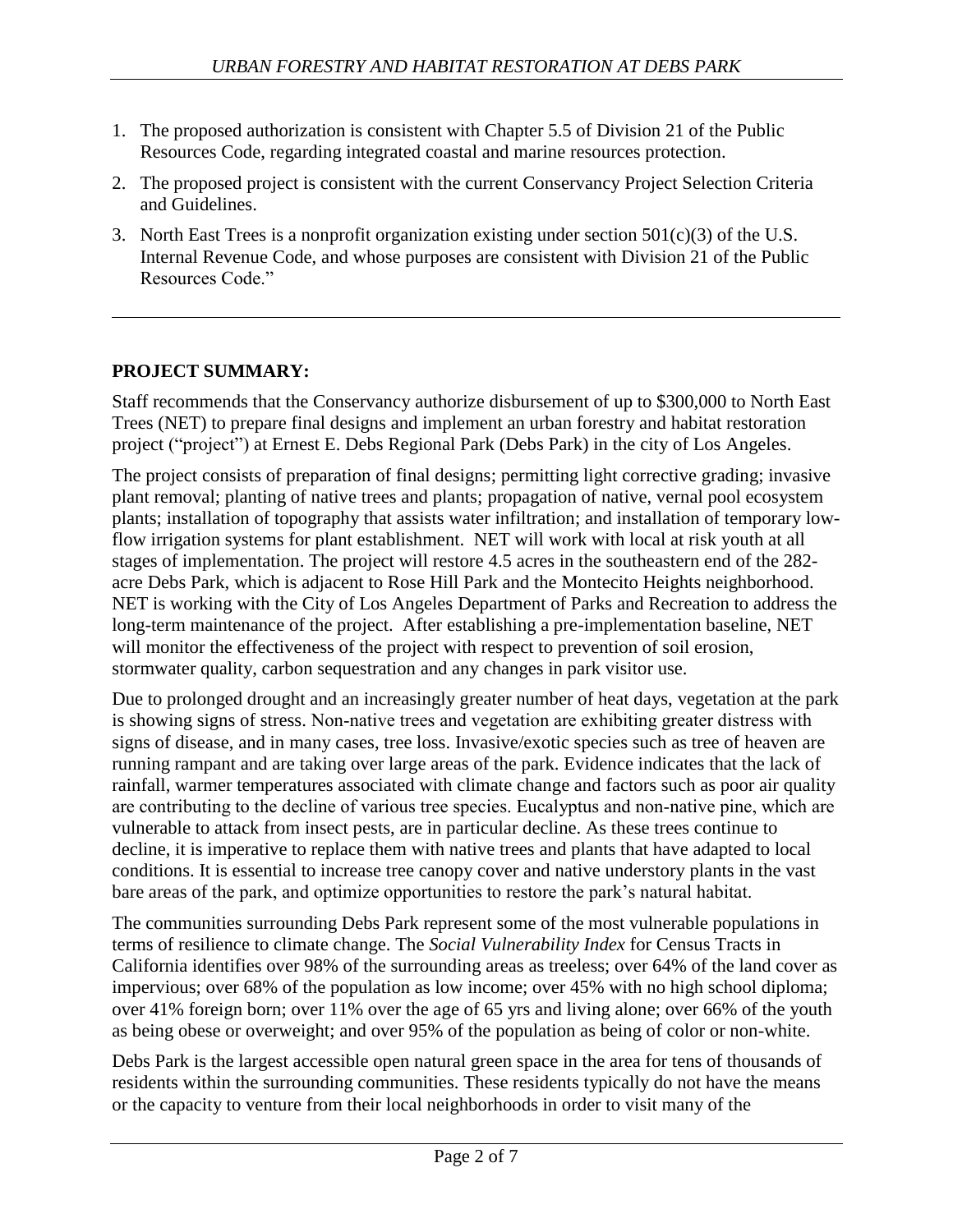recreational opportunities and open spaces along the coast or in the mountains of Southern California. Members of this population have rarely, if ever, been to the beach or to the nearby national forests. Debs Park represents the only site within this largely developed, highly‐ urbanized area that can provide the opportunity to meaningfully sequester carbon, mitigate the urban heat island effect, combat air and water pollution, and reduce the effects of GHG emissions whilst helping to prepare the community for the impacts of climate change.

North East Trees (NET) is a 501(c)(3) non-profit community-based organization. Since 1989, NET has been restoring nature's services throughout the resource challenged communities of the greater Los Angeles area by planting trees and constructing parks, trails and greenways. Their key objective is to involve, hire and train local at-risk youth providing them with skills and a path to higher education and jobs in the green industry, and to increase community involvement and awareness about environmental challenges while bringing nature back into the highly urbanized environment of Los Angeles. Throughout its history, NET has regularly collaborated with the City of Los Angeles to implement urban forestry and low impact development projects and has been a key partner in working to further the Million Trees Los Angeles program as well as other green infrastructure projects endorsed by the city of Los Angeles.

**Site Description:** The project area is at the southern end of Debs Park and is bordered to the east, south and west by disadvantaged communities in the Montecito Heights neighborhood of Los Angeles. It is adjacent to Rose Hill Park, which offers active recreation opportunities. The project area has few native trees, with extensive presence of non-native grasses in the understory, which raise fire risk. A stairwell leads to improvised trails.

Debs Park is a regional park operated and managed by the City of Los Angeles Department of Recreation and Parks. This hilly, 282‐acre natural wilderness expanse remains mostly in a natural state with trails that weave throughout the site. The few improved picnic areas are popular sites for those holding family outings and community events. Vegetation at the park includes native California Walnut (Juglans californica) and California oak woodlands habitats that provide native and migratory birds some of the last natural arroyo woodlands existent in Southern California. The park is also home to vast expanses of non-native trees such as eucalyptus, pine, and tree of heaven. Large expanses of the south and southwestern region of the park, which includes the project area, remain barren and overrun with non-native grasses, and are therefore denuded and prone to fire and erosion. Due to the continued drought situation and greater number of heat days, vegetation at the park is showing signs of stress. Non-native trees and vegetation are exhibiting greater distress with signs of disease, and in many cases, the trees and plants are dying.

**Project History:** The Urban Forestry and Habitat Restoration at Debs Park project was submitted to the Conservancy by North East Trees as part of the Conservancy's Proposition 1 Round 4 solicitation in spring of 2016.

| KUJEUT FINANUING                  |           |
|-----------------------------------|-----------|
| <b>Coastal Conservancy</b>        | \$300,000 |
| <b>Ongoing Foundation support</b> | \$40,000  |
| <b>Project Total</b>              | \$340,000 |

#### **PROJECT FINANCING**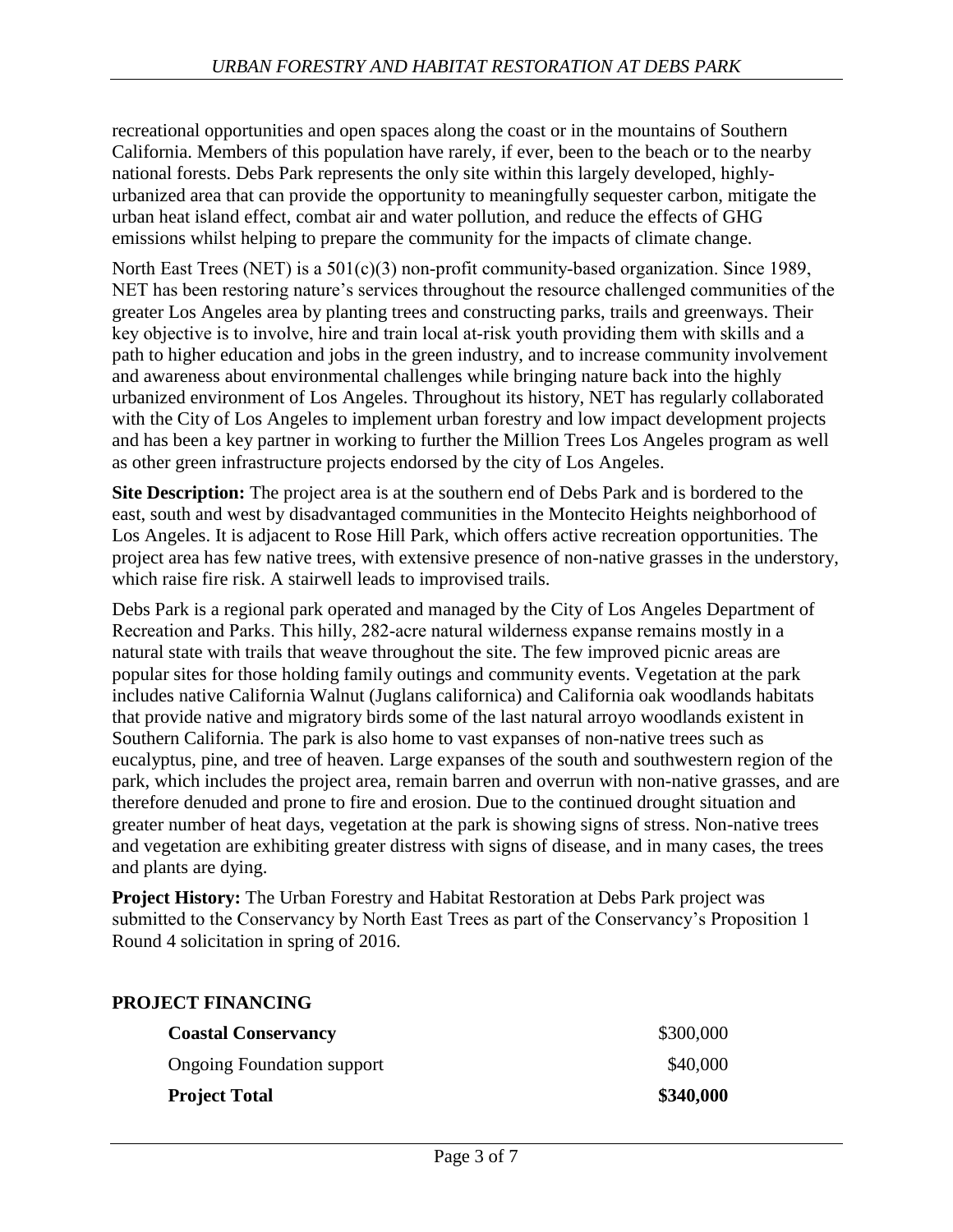The expected source of funding for this authorization is the fiscal year 2016/17 appropriation to the Conservancy from the "Water Quality, Supply, and Infrastructure Improvement Act of 2014" (Proposition 1, Division 26.7 of the Water Code § 79700 et seq.). Funds appropriated to the Conservancy derive from Chapter 6 (commencing with Section 79730) and may be used "for multi-benefit water quality, water supply, and watershed protection and restoration projects for the watersheds of the state" (Section 79731). Section 79732(a) identifies the specific purposes of Chapter 6, of which the following pertain to this project: implement watershed adaptation projects in order to reduce the impacts of climate change on California's communities and ecosystems (subsection (a)(2)); protect and restore coastal watersheds (subsection (a)(10)); and reduce pollution or contamination of rivers and streams, and protect or restore natural system functions that contribute to water supply, water quality, or flood management (subsection  $(a)(11)$ ).

The proposed project was selected through the fourth-round competitive grant process under the Conservancy's *Proposition 1 Grant Program Guidelines* adopted in June 2015 (see § 79706(a)). The proposed project meets each of the evaluation criteria in the Proposition 1 Guidelines as described in further detail in this "Project Financing" section, the "Project Summary" section and in the "Consistency with Conservancy's Project Selection Criteria & Guidelines" section of this report.

## **CONSISTENCY WITH CONSERVANCY'S ENABLING LEGISLATION:**

The proposed project would be undertaken pursuant to Section 31113 of Chapter 3 of the of the Conservancy's enabling legislation, Division 21 of the Public Resources Code, regarding impacts of climate change, and pursuant to Chapter 5.5 of Division 21 (Section 31220), regarding coastal and marine resource protection.

Section 31113 authorizes the Conservancy to award grants to public agencies and nonprofit organizations for projects to address the potential impacts of climate change. Pursuant to this authorization, the Conservancy may provide grants for projects that reduce greenhouse gas emissions. Consistent with this section, the proposed project will assist in "reducing greenhouse gas emissions" by implementing an urban greening project that will contribute to carbon sequestration.

Section 31220(a) permits the Conservancy to provide grants for coastal watershed and coastal water quality projects, provided that such projects meet one or more of the objectives detailed in 31220(b). Subsections (1) and (7) of Section 31220(b) specifically authorize projects that reduce contamination of waters within the coastal zone and that reduce the impact of population and economic pressures on coastal and marine resources. The proposed project will improve habitat and water quality in the upper L.A. River watershed, thereby improving water quality of coastal waters and reducing the impacts of dense population along the Los Angeles coast.

As also required by Section 31220(a), Conservancy staff has consulted with the State Water Resources Control Board in the development of the project or grant to ensure consistency with Chapter 3 (commencing with Section 30915) of Division 20.4 of the Public Resources Code. In addition, consistent with Section 31220(c) the plan produced under the proposed project will include a monitoring and evaluation component and is consistent with regional, local or State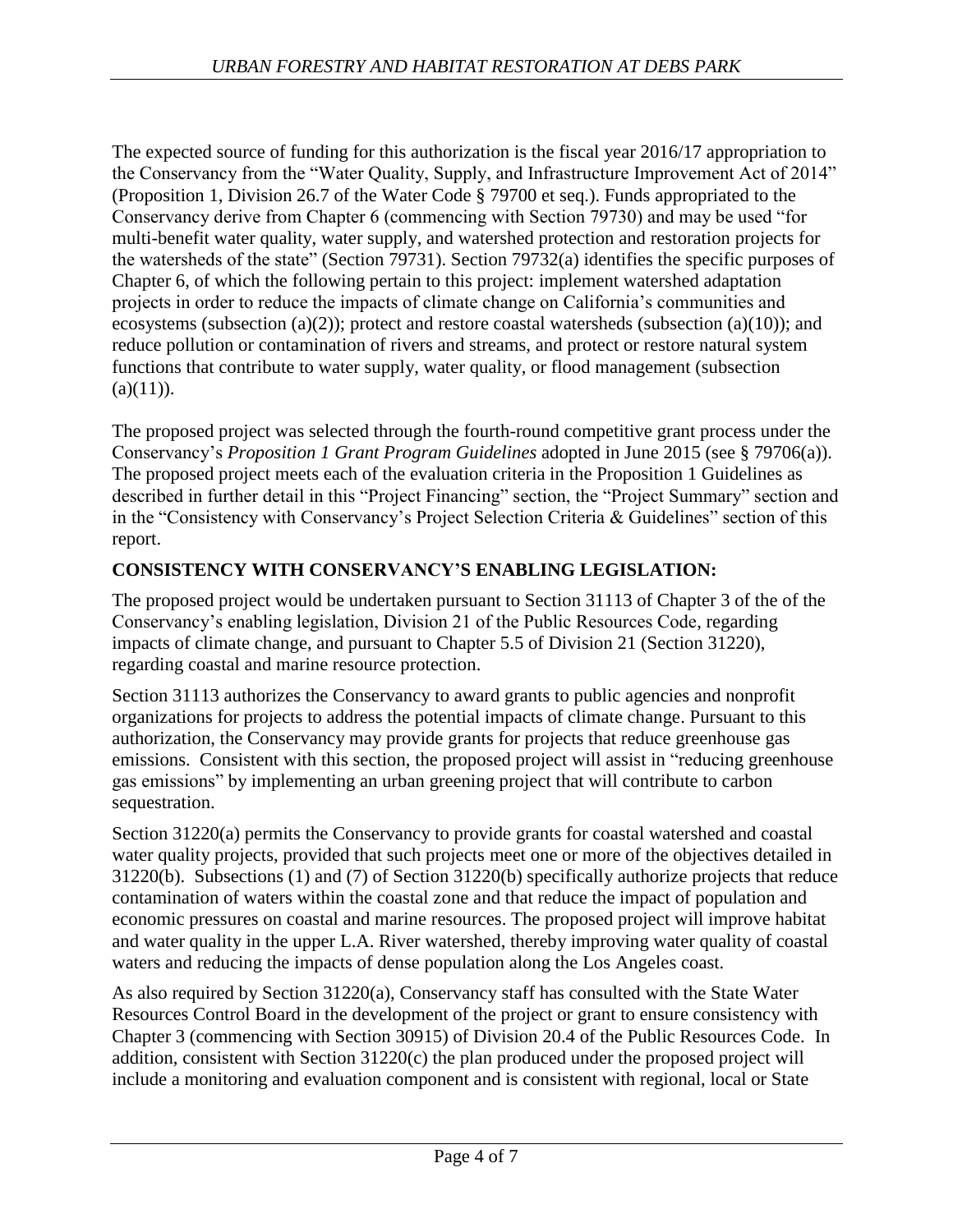watershed management and water quality plans or programs, as described in the "Consistency with Local Watershed Management Plan/State Water Quality Control Plan" section, below.

### **CONSISTENCY WITH CONSERVANCY'S 2013 STRATEGIC PLAN GOAL(S) & OBJECTIVE(S), AS REVISED JUNE 25, 2015:**

Consistent with **Goal 5, Objective 5D** of the Conservancy's 2013-2018 Strategic Plan, the proposed project will enhance the Los Angeles River watershed.

Consistent with **Goal 5, Objective 5G** of the Conservancy's 2013-2018 Strategic Plan, the proposed project will improve water quality to benefit coastal and ocean resources.

#### **CONSISTENCY WITH CONSERVANCY'S PROJECT SELECTION CRITERIA & GUIDELINES:**

The proposed project is consistent with the Conservancy's Project Selection Criteria and Guidelines, last updated on October 2, 2014, in the following respects:

## **Required Criteria**

- 1. **Promotion of the Conservancy's statutory programs and purposes:** See the "Consistency with Conservancy's Enabling Legislation" section above.
- 2. **Consistency with purposes of the funding source:** See the "Project Financing" section above.
- 3. **Promotion and implementation of state plans and policies:**
	- a. *California @ 50 Million: The Environmental Goals and Policy Report* (Governor's Office of Planning and Research, 2013 Draft). The proposed project will promote the following goals: *Preserve and Steward State Lands and Natural Resources - 3. Build resilience in natural systems.* The proposed project will build resilience by restoring native habitat which will provide important carbon sequestration capacity while also providing the state's native resident and migratory species necessary habitat.
	- b. *CA Climate Adaptation Strategy: Safeguarding California* (California Department of Fish and Wildlife, 2010). The proposed project will serve to implement priority actions of this Strategy under the heading "Biodiversity and Habitat; Energy; Public Health and Water", since it will assist in: improving habitat connectivity; supporting environmental stewardship across sectors by promoting nature-based solutions for adapting to climate risks; and create and maintain partnerships that support biodiversity conservation and promote public education and outreach.
	- c. *Ernest E. Debs Regional Park Framework Plan* (City of Los Angeles Department of Recreation and Parks, 2000) The proposed project will directly implement several stated goals of the plan including *(i) Giving park visitors an urban wilderness experience by enhancing and restoring natural communities such as walnut*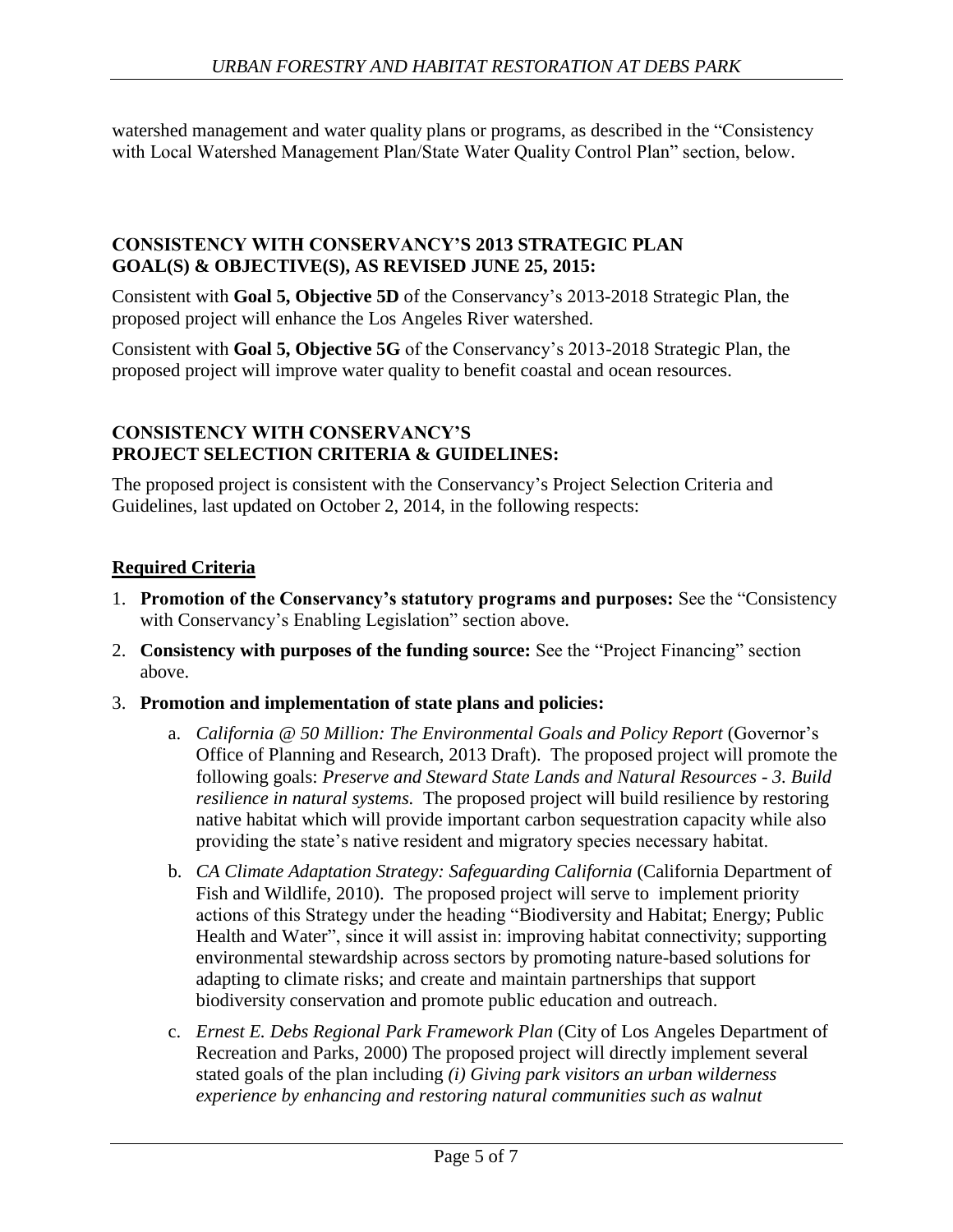*woodland, coastal sage scrub, and grasslands. (ii) Creating a safe and harmonious environment for all park visitors. (iii) Providing for the educational and recreational needs of the community while protecting wildlife habitat by encouraging appropriate activities in undeveloped areas of the park. (iv) Fostering positive recreational opportunities that will discourage and eliminate destructive park activities. (v) Encouraging, expanding and actively seeking community involvement in the development and implementation of park programs to promote community ties, personal ownership, and stewardship.*

## 4. **Support of the public:**

This project is supported by the Office of City Council District 1 of the City of Los Angeles, the Office of Supervisorial District 1 for the County of Los Angeles, the City of Los Angeles Department of Recreation and Parks, the Ernest E. Debs Park Advisory Board, the Arroyo Seco Foundation (ASF), the Friends of the Los Angeles River (FoLAR), the Highland Park Neighborhood Council, Audubon Center at Debs Park, and the Arroyo Seco Neighborhood Council.

- 5. **Location:** The project is located within Ernest E. Debs Regional Park in the city of Los Angeles and will improve water quality in the Los Angeles River system.
- 6. **Need:** Without Conservancy funding, the project would be indefinitely delayed until alternative funding could be identified.
- 7. **Greater-than-local interest:** Debs Park provides critical regional habitat connectivity and public access for disadvantaged communities. It is a regional destination for birdwatching, outdoor education and hiking.
- 8. **Sea level rise vulnerability:** At an elevation of more than 600', the project is not vulnerable to sea-level rise.

# **Additional Criteria**

- 9. **Resolution of more than one issue**: Implementation of the Project will reduce fire risk, improve habitat, reduce runoff, mitigate for the urban heat-island effect, and create valuable habitat.
- 10. **Leverage**: See the "Project Financing" section above.
- 11. **Readiness**: North East Trees is prepared to begin the project in June of 2017.
- 12. **Return to Conservancy**: See the "Project Financing" section above.
- 13. **Cooperation**: North East Trees will collaborate with the City of Los Angeles and local atrisk youth on the implementation of the project.
- 14. **Vulnerability from climate change impacts other than sea level rise:** The project is designed to reduce the vulnerability of the project site to climate change. Restoration to native, drought tolerant plants will reduce fire risk, sequester carbon, and reduce maintenance and water needs.
- 15. **Minimization of greenhouse gas emissions:** The project is designed to create a net greenhouse gas emission benefit. The project will prioritize manual work and limit